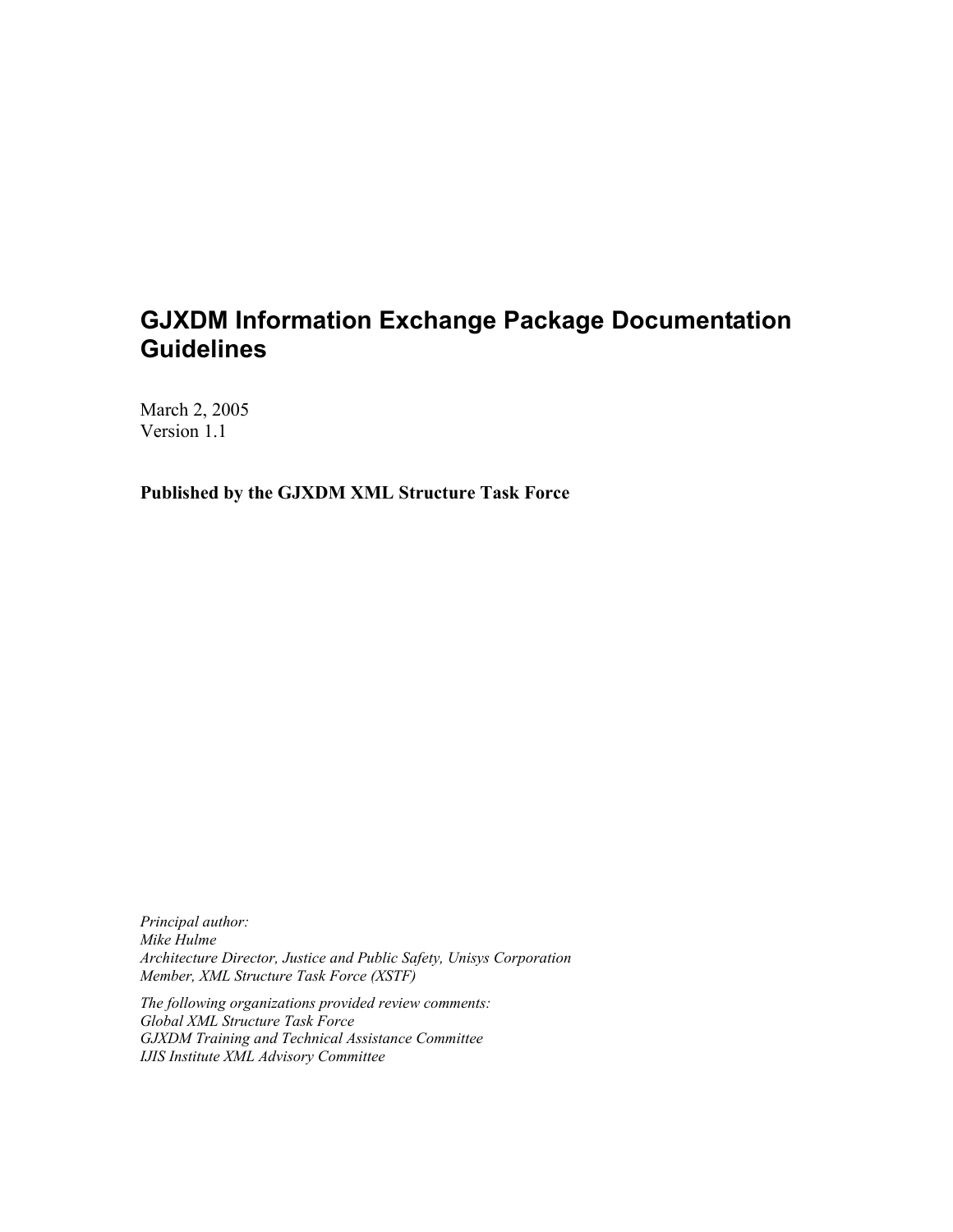# **Introduction**

Many justice and public safety organizations have been working to define information exchanges, conformant with the Global Justice XML Data Model (GJXDM), to be used within their information sharing enterprise. Recently, a number of justice practitioner and industry organizations<sup>1</sup> have been working to define "reference" information exchanges, intended as models for information exchanges that meet specific business needs. The Global XML Structure Task Force (XSTF) recognized the need to identify and describe a common set of artifacts to document the structure and content of a GJXDM-conformant XML instance used in an information exchange to meet a specific business purpose. This set of artifacts is referred to as "GJXDM Information Exchange Package Documentation."

The products of these efforts have also been known as "Exchange Documents" and "Reference Exchange Documents" (or simply "Reference Documents"). This paper uses new terminology<sup>2</sup> described in the *Definitions* section.

The purpose of this paper is to present guidelines for the content of Information Exchange Package Documentation.

### *Definitions*

**Information Exchange Package (IEP)** – An "Information Exchange Package" represents a set of data that is transmitted for a specific business purpose. It is the actual XML instance that delivers the payload or information. (The word "package" as used herein refers to a package of the actual data, not a package of artifacts documenting the structure and content of the data.) An Information Exchange Package can be prefixed with "GJXDM" to indicate or highlight that the IEP is GJXDM-conformant, as in "GJXDM Information Exchange Package." The fact that an IEP is GJXDM-conformant may be readily apparent from the context, so it is not absolutely necessary to use the word "GJXDM" even if the IEP is GJXDM-conformant.

**Information Exchange Package Documentation (IEPD or IEP Documentation)** – "Information Exchange Package Documentation" is a collection of artifacts that describe the structure and content of an Information Exchange Package. It does not specify other interface layers (such as web services). It can optionally be prefixed with "GJXDM" to indicate or highlight that a resulting IEP is GJXDM-conformant. This term replaces "Exchange Document."

**Reference** – Information Exchange Package Documentation may have the word "Reference" in its title if it has been mandated, approved, endorsed, recommended, or acknowledged by a cognizant organization, e.g., "GJXDM Information Exchange Package Documentation for a Reference Incident Report." Reference IEP Documentation often may be used as the basis for IEP Documentation meeting the specific business needs of an information sharing enterprise. This term replaces "Reference Exchange Document" and "Reference Document."

 $\overline{a}$ 

<sup>&</sup>lt;sup>1</sup> SEARCH, National Center for State Courts (NCSC), OASIS LegalXML Integrated Justice Technical Committee, IJIS Institute, and other national, state, regional, and local justice organizations.

 $2^2$  The terminology used herein is that jointly agreed to by the XSTF, the GJXDM Training and Technical Assistance Committee, and the IJIS Institute XML Advisory Committee.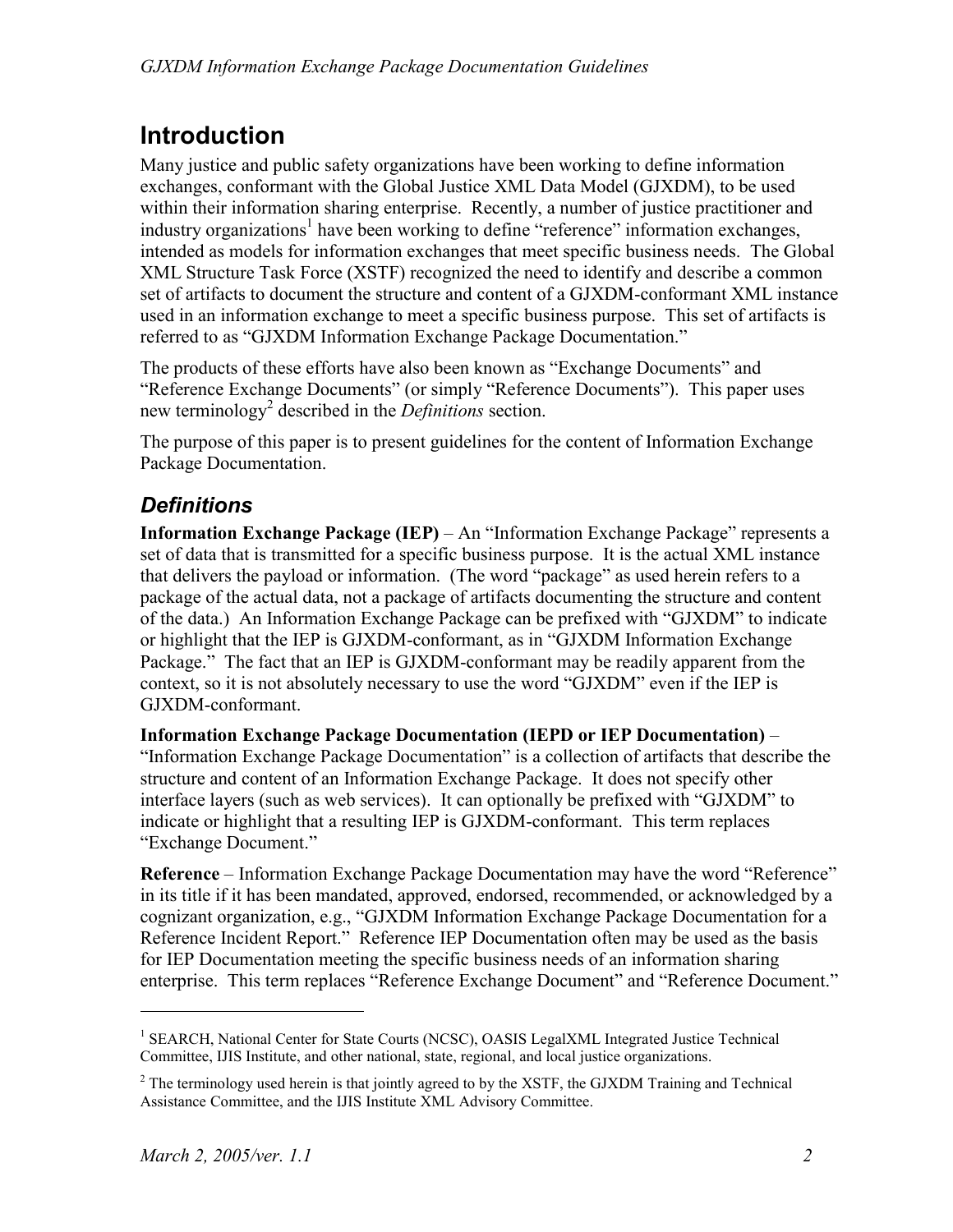**Information Exchange Package Documentation Guidelines** – Guidelines for what is included in Information Exchange Package Documentation. You are reading those guidelines right now.

#### *Business Need*

Why develop Information Exchange Package Documentation? It is necessary to define the data that is to be exchanged (and the structure of that data) for a particular business purpose, thereby providing interoperability at the Information Exchange Package level.

The GJXDD provides a set of defined data in the justice domain; the GJXDM provides an object structure for that data. However, the GJXDM does not define sets of data for particular business information exchanges.

Without the IEP Documentation, there would be no agreement on which GJXDM properties (and extended properties) are used or how they are structured within the IEP. Given the same set of business data requirements, each implementing organization would likely come up with a different IEP to represent that same set of business data. It would be difficult for organizations receiving an IEP to understand it, since the organization wouldn't necessarily know which properties or what structure to expect. Even if the IEP from a particular sending organization could be interpreted, it would be expensive for organizations to handle the IEP variations from the different senders.

By developing and reaching agreement on the IEP Documentation for an information exchange within a particular justice enterprise, participants can send an IEP that can be understood by those receiving the IEP.

Developing *Reference* Information Exchange Package Documentation further reduces the arbitrary variations in IEP Documentation and the corresponding effort to implement multiple IEP Documentation instances for a similar business purpose. If one (or more) justice practitioner and/or industry organizations agree on the Reference IEP Documentation for a particular business purpose, that Reference IEP Documentation can be used as a model for a more specific IEP Documentation that meets the specific business needs of a particular justice enterprise.

For example, if we consider each state to be a justice enterprise, each state may develop the IEP Documentation for an Incident Report. There could then be 50 or more instances of Incident Report IEP Documentation, each potentially having legitimate differences due to the unique requirements of each state. However, these 50 or more Incident Report IEP Documentation instances would likely have arbitrary and unnecessary differences (in addition to the legitimate differences). If *Reference* IEP Documentation for an Incident Report is developed and recognized by a nationally respected organization, states are more likely to use that Reference Incident Report IEP Documentation as a model for developing their state-specific Incident Report IEP Documentation. This minimizes unnecessary differences from state to state while still enabling each state to tailor the Incident Report IEP Documentation to meet state-specific business needs. It may be that the Reference Incident Report IEP Documentation is inclusive enough that it can be used as-is for a particular state. The state-specific Incident Report IEP Documentation would be used to exchange incident information between different jurisdictions within the state or between a jurisdiction and the state repository.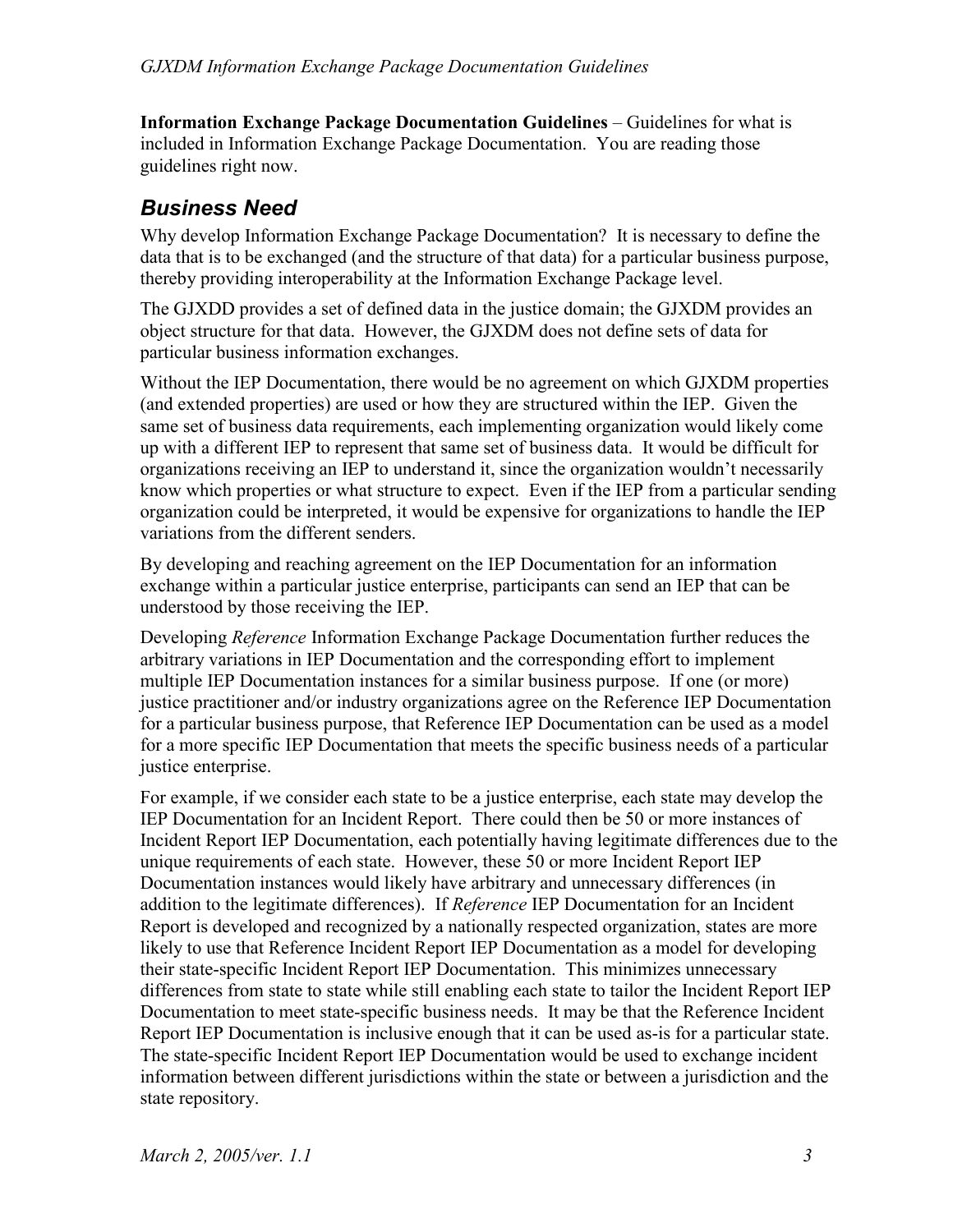Carrying this concept further down, a county-wide justice enterprise could use the state Incident Report IEP Documentation as a reference model to develop the IEP Documentation for an Incident Report meeting the specific business needs of the county. This countyspecific Incident Report IEP Documentation would be used to exchange incident information between different organizations within the county.

Continuing with this concept going up, the Reference IEP Documentation for an Incident Report could be used as-is at the national justice enterprise level for exchanging incident information between states or between states and the federal government.

The benefit of this consistency is that organizations implementing information exchanges can more quickly and cost-effectively deploy them across multiple jurisdictions at all levels. IEP Documentation (and Reference IEP Documentation) takes the benefits of using the GJXDM to a higher level. Ultimately, organizations implement information exchanges based on IEP Documentation, not on the GJXDM.

#### **Scope**

The scope of this paper is to provide guidelines for the content of Information Exchange Package Documentation. Although certain aspects may be unique to use of the GJXDM, the guidelines could be used for any XML-based Information Exchange Package Documentation. Note that developing IEP Documentation to these guidelines has no bearing on whether or not a resulting IEP is actually GJXDM-conformant.

This paper does NOT address:

- Information Exchange Specifications and other artifacts that may be included in them. An **Information Exchange Specification** builds on IEP Documentation but completely specifies *how* the IEP is exchanged within a justice enterprise. It addresses such things as message constructs, message handling, and transport.
- Mandated processes for developing the IEP Documentation artifacts. Recommended development processes and methodologies are documented elsewhere and are ultimately up to the organization(s) developing the IEP Documentation. Note that the IEP Documentation does include a description of the process actually used.
- Governance issues associated with responsibility or ownership of the IEP Documentation. Note that the IEP Documentation does include a description of the organizations and persons responsible for the development.
- Certification of the IEP Documentation as supporting GJXDM-conformance, in the sense that applying the IEP Documentation will result in a GJXDM-conformant IEP. Note that the IEP Documentation does include a description of any testing and conformance verification activities that were actually performed.

The IEP Documentation should be published in a common human readable format such as Adobe Acrobat or Microsoft Word. Artifacts that are structured, such as XML Schemas, XML Instances, XSL Style Sheets, UML diagrams, etc. should be provided in their native file format and should be referenced in the IEP Documentation rather than just pasted into it.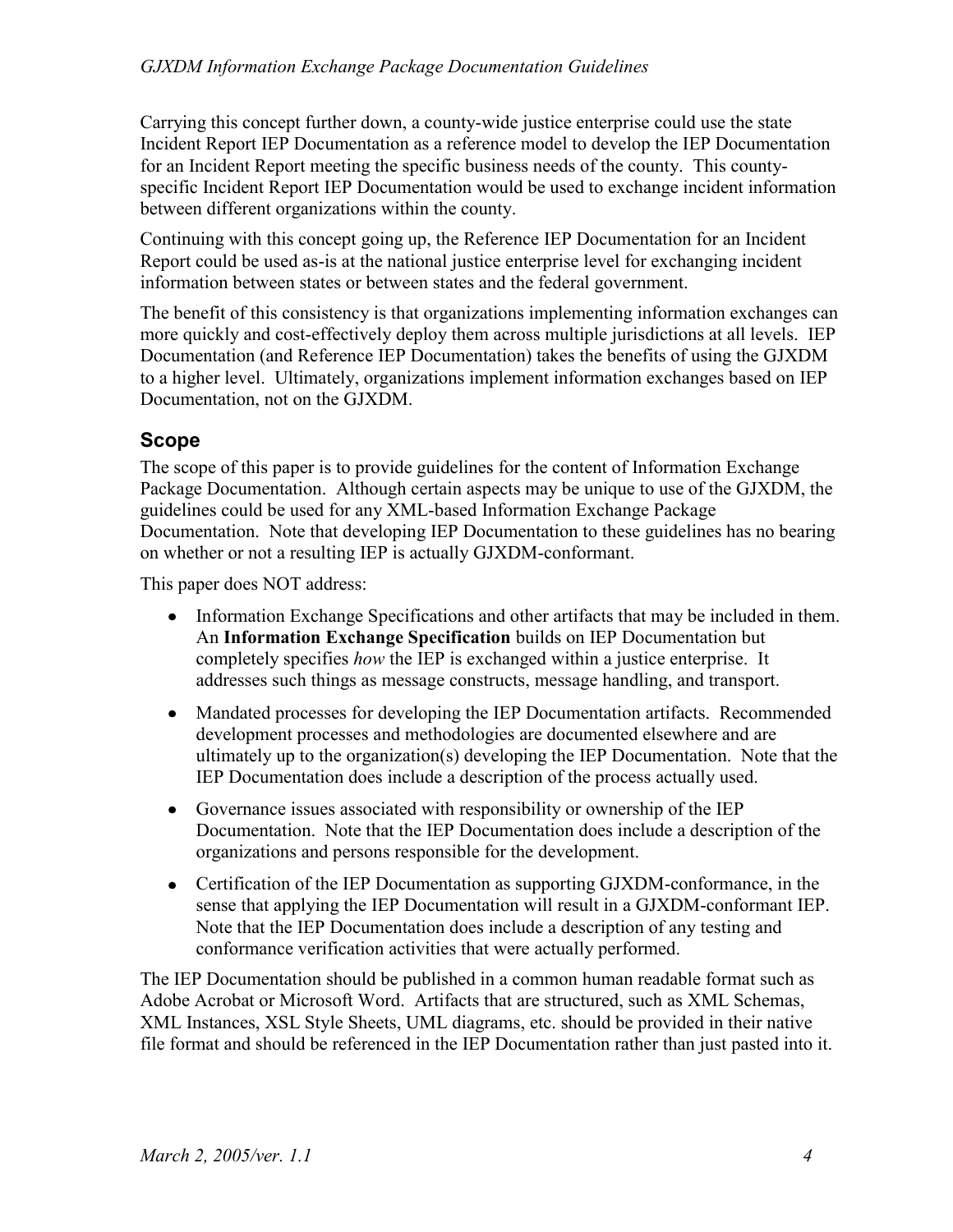# **Outline for Information Exchange Package Documentation**

### *1 Purpose and Scope*

This mandatory section provides details on the purpose and scope of the IEP Documentation. It answers such questions as:

- What is the business purpose of the IEP?
- For which justice enterprises and/or organizations was the IEP Documentation developed or targeted?
- $\bullet$  Is the IEP Documentation for a particular justice enterprise (e.g., a specific statewide integrated justice system) or is the IEP Documentation to be used as a reference?

This section can include business scenarios that help define where and when the IEP is used. Business scenario artifacts can be included in section 6.3.

### *2 List of Artifacts*

This mandatory section lists the various artifacts included or referenced in the IEP Documentation. It includes both "deliverable" artifacts and those used during development (which could be reused for extending or modifying the IEP Documentation).

### *3 XML Schemas*

This mandatory section provides or references the XML Schemas used to define the information exchange. Generally, but not always, the IEP Documentation will provide all four XML Schemas described in the subsections that follow.

#### **3.1 GJXDM Subset Schema**

This section provides or references the GJXDM Subset Schema. Because of the size and complexity of the full GJXDM schema, it is generally a good practice to create a "subset schema" that removes unused GJXDM components. The Subset Schema must be included if such a schema was developed or used.

#### **3.2 Constraint Schema**

This section provides or references the GJXDM Constraint Schema. The Constraint Schema embeds local constraints into GJXDM definitions. The Constraint Schema must be included if such a schema was developed or used.

#### **3.3 Extension XML Schema**

This section provides or references the Extension Schema. The Extension Schema defines local extensions. The Extension Schema must be included if such a schema was developed or used.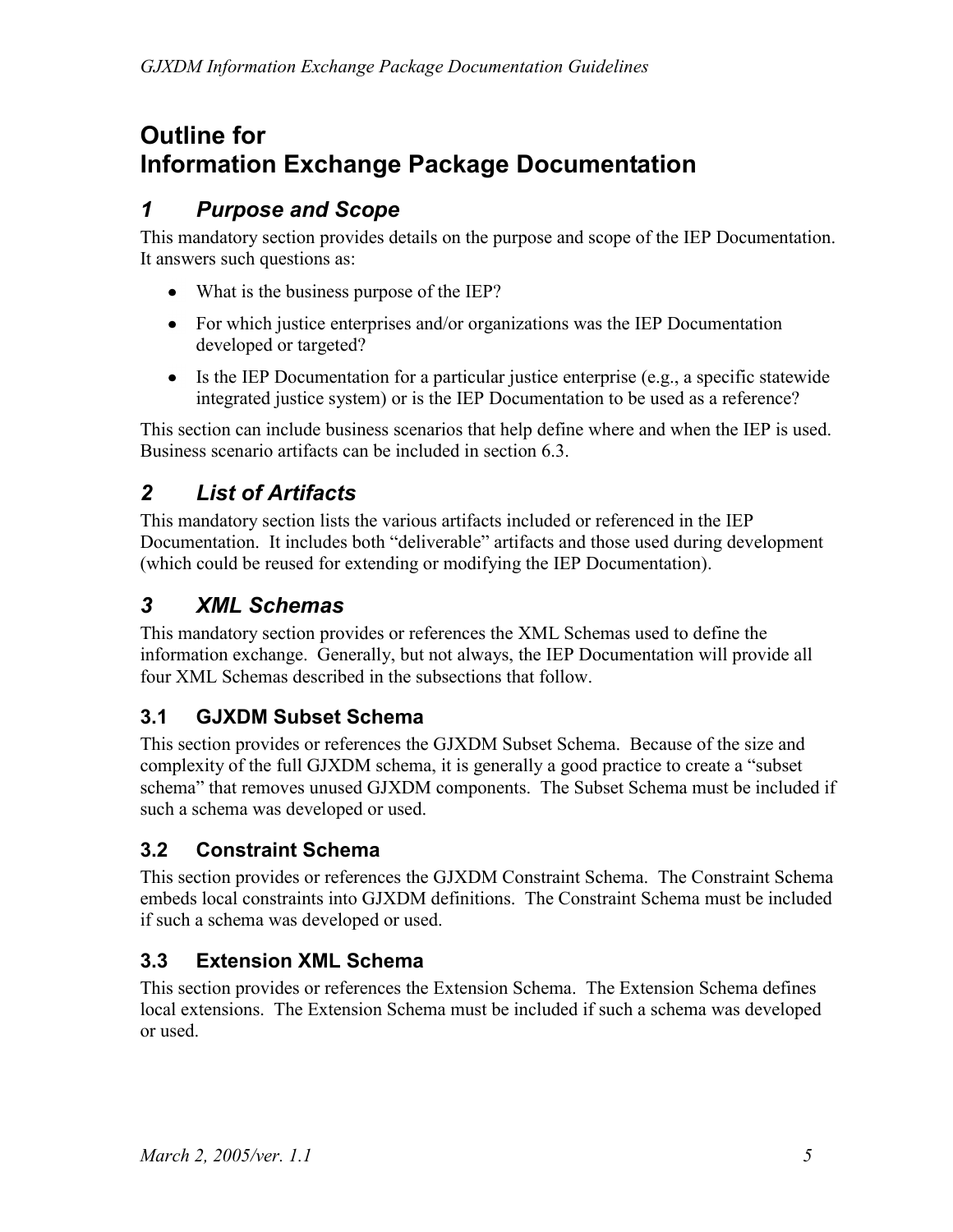#### **3.4 Document XML Schema**

This section provides or references the Document Schema. The Document Schema defines the contents and content structure of the instance and specifies which parts of the GJXDM (and extensions) are expected. The Document Schema must be included since there would be no IEP Documentation without it.

### *4 Additional Provisions*

This section provides additional definitions, business rules, and other information required to implement the IEP over and above that specified in the XML Schemas. It may reference the information if it is contained in another artifact or separate document. This section is optional if the XML Schemas completely and unambiguously define the information exchange; otherwise, it is mandatory.

#### **4.1 Additional Property Definitions**

This section provides additional XML property definition and usage information that may be required by or helpful to the implementer. It may elaborate or clarify existing GJXDM definitions in the context of this IEP Documentation, or provide additional information on extended properties. The information should be provided as annotations in the XML schemas listed in Section 3. Ideally, this section (4.1) is generated from the annotations through some automated means to ensure consistency with the annotations.

#### **4.2 Minimal Property Set**

This section provides the minimum set of properties required for a meaningful information exchange. The information should be provided as property cardinality in the XML schemas listed in Section 3. Ideally, this section (4.2) is generated from the XML schema property cardinality through some automated means to ensure consistency with the XML schema property cardinality.

#### **4.3 Additional Business Rules**

This section provides any additional business rules required for a valid IEP. It only specifies business rules associated with the IEP, not business rules internal to a sending or receiving system. Some examples are:

- Cross-field validation e.g., if optional property A is provided, optional property B must also be provided.
- Type substitution  $-$  if type substitution is to be used in XML Instances, what type is substituted and under what circumstances.

#### **4.4 Other Information**

This section provides any other information not covered by the other subsections of this section.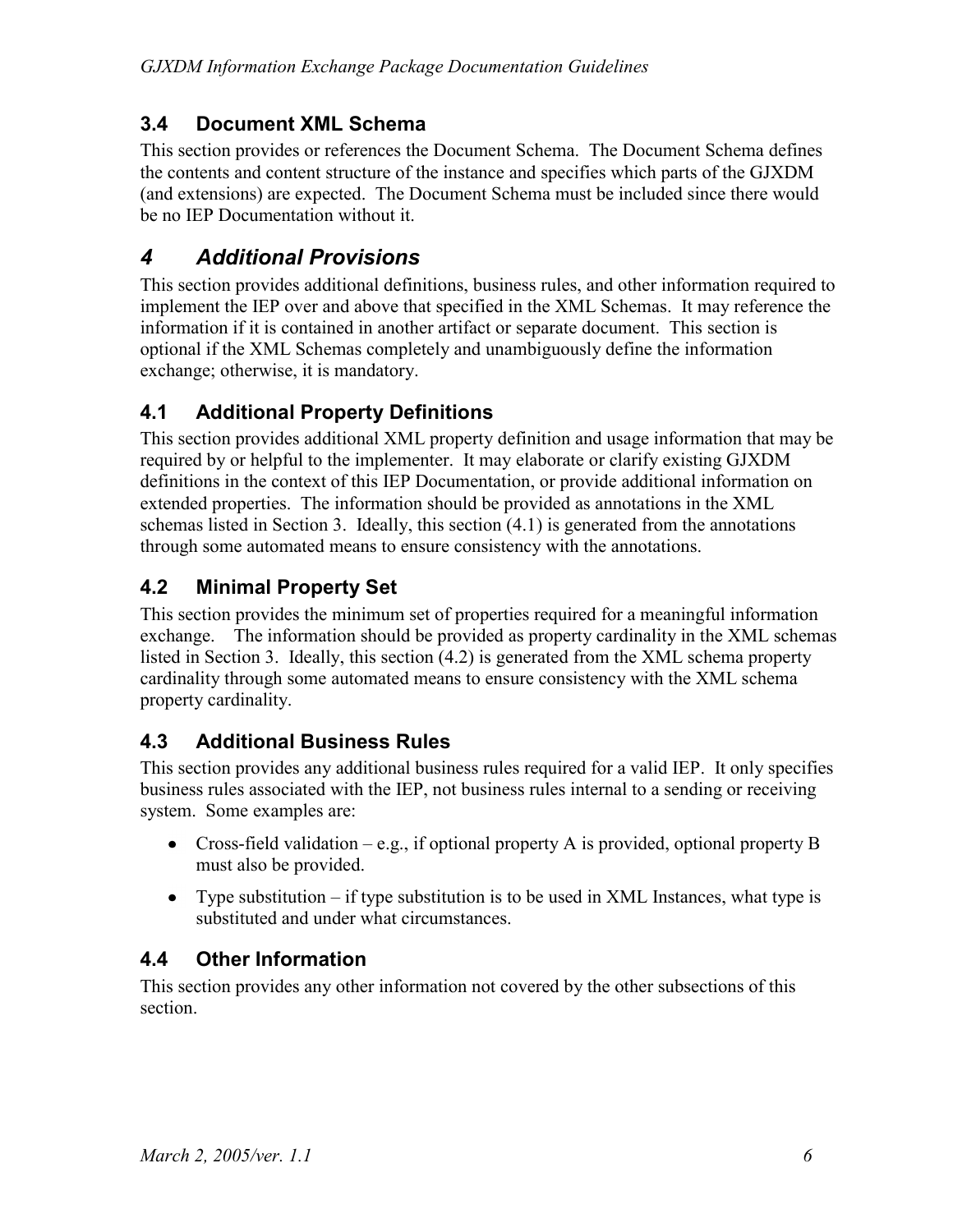### *5 Samples*

This section provides samples that may be useful to an implementer to facilitate understanding of the IEP. Samples are optional, but are strongly recommended as they reduce the likelihood of misinterpretation and aid testing.

### **5.1 Sample XML Instances**

This section provides or references sample XML Instances (xml files) for the IEP. It should include samples of both simple and complex information exchanges. Realistic data should be used (although data should be "sanitized" to omit actual identifying information that would violate privacy). Sample XML Instances are optional but are strongly recommended and should be provided if such samples were developed and determined to be valid.

#### **5.2 Sample XSL Style Sheets**

This section provides or references sample Style Sheets (xsl files) that could be used in conjunction with the IEP. These style sheets could be used to transform the xml instance into human readable format such as HTML or text; to transform the xml instance into a different xml instance (such as a different GJXDM version or another XML standard); or to transform the xml instance into a different structured format, such as a legacy "dot-slash" delimited format. The section should also include sample transform output. Sample XSL Style Sheets are optional but should be included where it would be appropriate to do so – for example, if the information in the XML instance (such as a RAP sheet) is likely to be presented to a user, or there is a widely used corresponding legacy format.

## *6 Development*

This section describes the people, process, and artifacts used in the development of the IEP Documentation. It is optional but strongly recommended, as it may aid understanding of the IEP Documentation and can greatly facilitate reuse. For these reasons it is mandatory for IEP Documentation intended to be used as a reference.

#### **6.1 Participants**

This section lists the organizations and persons who supported and/or participated in the development of the IEP Documentation. It should include contact information (when permission to release that information has been given); authoritative organizations that supported the development; and organizations that funded the development. Key roles of individuals and organizations should be noted.

#### **6.2 Process**

This section describes or references the process actually used to develop the IEP Documentation. It should include meeting dates and locations.

#### **6.3 Development Artifacts**

This section provides or references artifacts (other than the XML schemas and samples) created during the development process. These artifacts can help an implementer better understand the IEP, and can be re-used if the IEP Documentation is later modified, extended, or re-purposed. Organizations (or groups of organizations) developing IEP Documentation